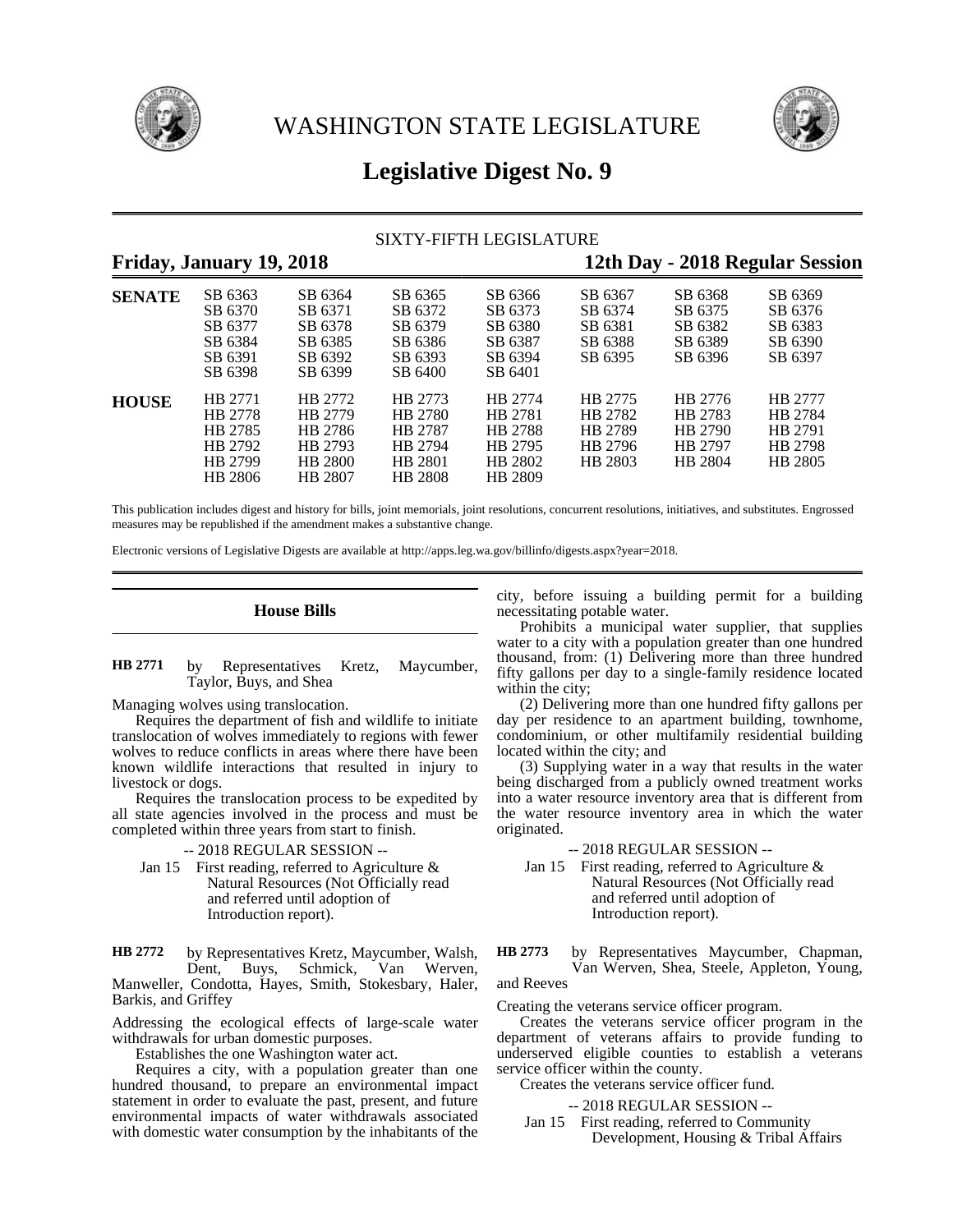(Not Officially read and referred until adoption of Introduction report).

- Jan 24 Scheduled for public hearing in the House Committee on Community Development and Housing & Tribal Affairs at 8:30 AM. (Subject to change)
- Jan 25 Scheduled for executive session in the House Committee on Community Development and Housing & Tribal Affairs at 1:30 PM. (Subject to change)

by Representatives Condotta and Steele **HB 2774**

Exempting information relating to the regulation of explosives from public disclosure.

Exempts the following from disclosure under the public records act: Records obtained and reports produced as required by the Washington state explosives act.

### -- 2018 REGULAR SESSION --

- Jan 15 First reading, referred to State Government, Elections & Information Technology (Not Officially read and referred until adoption of Introduction report).
- Jan 26 Scheduled for public hearing in the House Committee on State Government and Elections & Information Technology at 8:00 AM. (Subject to change)
- by Representatives Lovick, Haler, and Young; by request of Washington State Patrol **HB 2775**

Clarifying the required color of certain lamps on vehicles. Changes the colors that are required for stop lamps and signaling devices on certain vehicles.

- -- 2018 REGULAR SESSION --
- Jan 16 First reading, referred to Transportation (Not Officially read and referred until adoption of Introduction report).

by Representatives Lovick and Haler; by request of Washington State Patrol **HB 2776**

Clarifying the exemption from safety belt use for physical or medical reasons.

Exempts an operator or passenger operating a commercial motor vehicle from the requirement to use safety belts.

- -- 2018 REGULAR SESSION --
- Jan 16 First reading, referred to Transportation (Not Officially read and referred until adoption of Introduction report).

#### by Representative Jinkins **HB 2777**

Improving and updating administrative provisions related to the board of tax appeals.

Changes the composition of the board of tax appeals and updates the administrative provisions of the board.

-- 2018 REGULAR SESSION --

Jan 16 First reading, referred to Finance (Not Officially read and referred until adoption of Introduction report).

by Representatives Jinkins, Stambaugh, Fitzgibbon, Gregerson, Caldier, Kilduff, Tharinger, Hansen, Orwall, Wylie, Stonier, Bergquist, Clibborn, Dolan, McBride, Kraft, Macri, Senn, Reeves, Haler, Riccelli, Valdez, Sawyer, Tarleton, Frame, Doglio, Fey, Robinson, Pollet, Kloba, Stanford, and Santos **HB 2778**

Protecting personal information regarding sexual harassment claims.

Exempts the following from public inspection and copying under the public records act: The personal information of an agency employee who has made a claim with the agency of sexual harassment and has requested that his or her personal information not be disclosed without his or her consent.

Subjects a person to civil liability if he or she: (1) Requests and obtains the personal information of an agency employee that has made a claim of sexual harassment; and

(2) Uses the information to harass, stalk, threaten, or intimidate that employee.

-- 2018 REGULAR SESSION --

Jan 16 First reading, referred to State Government, Elections & Information Technology (Not Officially read and referred until adoption of Introduction report).

by Representatives Senn, Dent, Eslick, Bergquist, Tharinger, Goodman, Doglio, **HB 2779**

Pollet, Kloba, Macri, and Santos

Improving access to mental health services for children and youth.

Reestablishes the children's mental health work group to: (1) Identify barriers to and opportunities for accessing mental health services for children and families; and

(2) Advise the legislature on statewide mental health services for this population.

Provides a December 30, 2020, expiration date for the work group.

Expands the duties and responsibilities of the following: (1) The state health care authority;

(2) The department of social and health services;

(3) Behavioral health organizations;

(4) Regional service areas;

(5) The department of children, youth, and families;

(6) The child and adolescent psychiatry residency program at the University of Washington; and

 $(7)$  The office of the superintendent of public instruction.

-- 2018 REGULAR SESSION --

Jan 16 First reading, referred to Early Learning & Human Services (Not Officially read and referred until adoption of Introduction report).

Public hearing in the House Committee on Early Learning & Human Services at 8:00 AM.

- Jan 17 Executive session scheduled, but no action was taken in the House Committee on Early Learning & Human Services at 1:30 PM.
- Jan 19 Scheduled for executive session in the House Committee on Early Learning &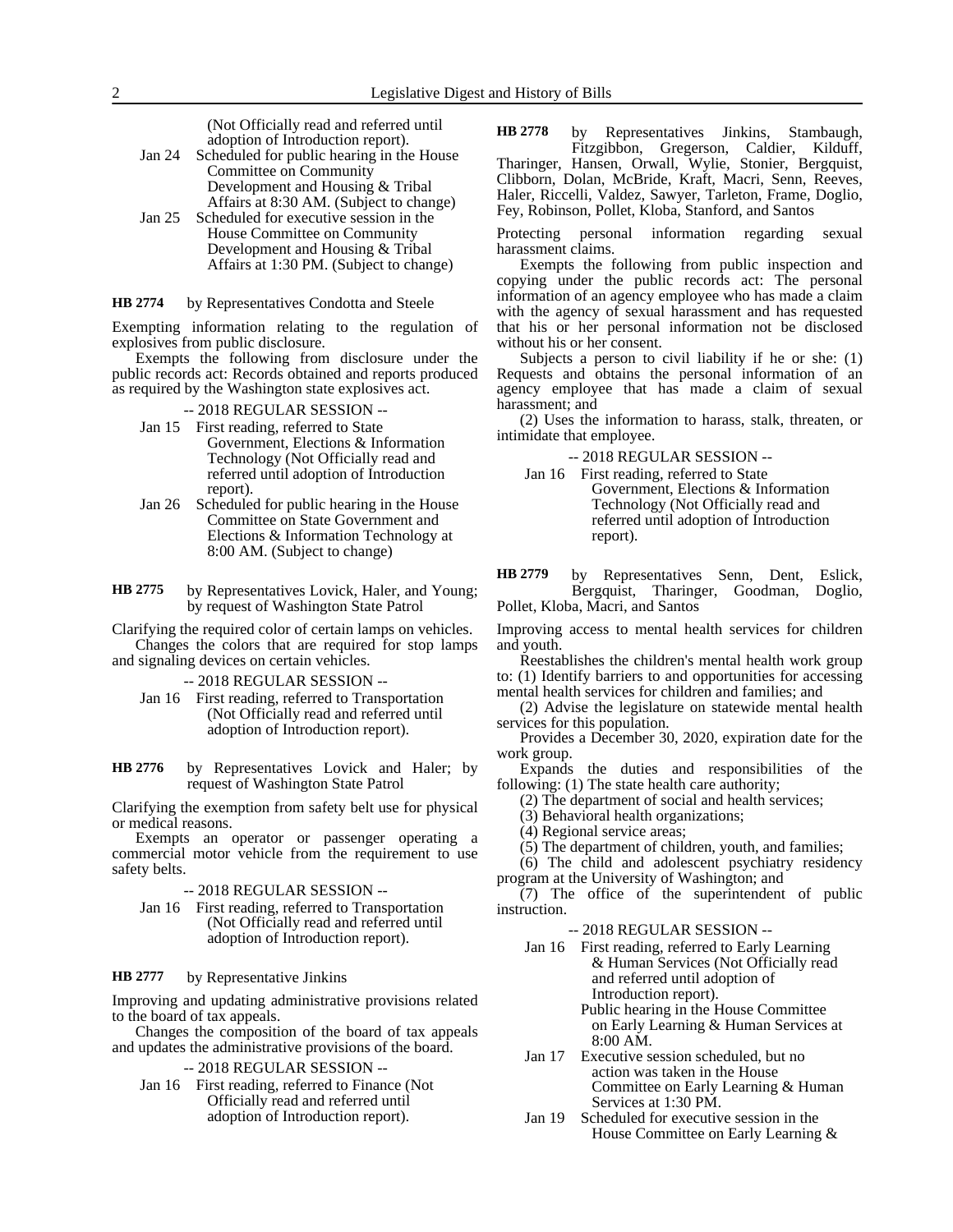Human Services at 10:00 AM. (Subject to change)

by Representative Lytton **HB 2780**

Relating to revenue.

Introduced by title and introductory section only, relating to revenue.

-- 2018 REGULAR SESSION --

Jan 16 First reading, referred to Finance (Not Officially read and referred until adoption of Introduction report).

#### by Representatives Lytton and Ormsby **HB 2781**

Providing that the department of revenue is the secretary of state's agent for all legal entity renewals.

States that the secretary of state's agent for issuing all of the legal entity renewals is the department of revenue.

-- 2018 REGULAR SESSION --

Jan 16 First reading, referred to Finance (Not Officially read and referred until adoption of Introduction report).

by Representatives Kilduff, Stambaugh, Chapman, Muri, and Doglio **HB 2782**

Concerning electric-assisted bicycles.

Modifies electric-assisted bicycle provisions with regard to: Permanently affixed stamps from the manufacturer or distributor; driver's license not required for operation; and prohibitions on where they may be driven.

Requires an electric-assisted bicycle's electric motor to have a power output of no more than seven hundred fifty watts and meet the requirements of either a class 1 electric-assisted bicycle, class 2 electric-assisted bicycle or class 3 electric-assisted bicycle.

-- 2018 REGULAR SESSION --

Jan 16 First reading, referred to Transportation (Not Officially read and referred until adoption of Introduction report).

by Representatives McDonald, Irwin, and Van Werven **HB 2783**

Protecting public safety by authorizing certain educational institutions to impose reasonable restrictions on registered sex and kidnapping offenders enrolled at those institutions.

Authorizes a community or technical college, if it receives notice regarding the enrollment of a student who is a registered sex offender or kidnapping offender classified as a risk level III, to impose reasonable restrictions on the student in order to protect the safety of other students, teachers, and personnel.

-- 2018 REGULAR SESSION --

Jan 16 First reading, referred to Higher Education (Not Officially read and referred until adoption of Introduction report).

by Representatives Goodman, Dent, Lovick, McCaslin, and Reeves; by request of Department of Early Learning **HB 2784**

Concerning background checks for persons providing child care services.

Requires the following to submit a new background application to the department of children, youth, and families, for renewal of a background clearance card or certificate: Agency licensees holding a license, persons who are employees, and persons who have been previously qualified by the department.

-- 2018 REGULAR SESSION --

Jan 16 First reading, referred to Early Learning & Human Services (Not Officially read and referred until adoption of Introduction report).

by Representatives Dent, Senn, McCaslin, Kagi, Goodman, Klippert, Lovick, Eslick, **HB 2785**

Griffey, Caldier, Reeves, Hargrove, Valdez, Frame, and Steele

Providing the list of foster parent rights and responsibilities to prospective and current foster parents.

Requires the list of rights and responsibilities of foster parents in partnership with foster parent representatives to be provided to: (1) Individuals participating in a foster parent orientation before licensure; and

(2) Foster parents applying for license renewal.

-- 2018 REGULAR SESSION --

Jan 16 First reading, referred to Early Learning & Human Services (Not Officially read and referred until adoption of Introduction report).

by Representatives Kilduff and Muri **HB 2786**

Concerning membership in the law enforcement officers' and firefighters' retirement system plan 2 for firefighters employed by the department of corrections or the department of social and health services and serving at a prison or civil commitment center located on an island.

Authorizes a member of plan 2 of the law enforcement officers' and firefighters' retirement system who was a member of the public employees' retirement system while employed by the department of social and health services or the department of corrections as a firefighter serving at a prison or civil commitment center on an island to: (1) Remain a member of the public employees' retirement system;

(2) Leave any service credit earned as a member of the public employees' retirement system in that system, and have all future service earned in the law enforcement officers' and firefighters' retirement system plan 2, becoming a dual member; or

(3) Make an election, filed with the department of retirement systems, to transfer service credit previously earned as a firefighter for the department of corrections or the department of social and health services in the public employees' retirement system plan 2 to the law enforcement officers' and firefighters' retirement system plan 2.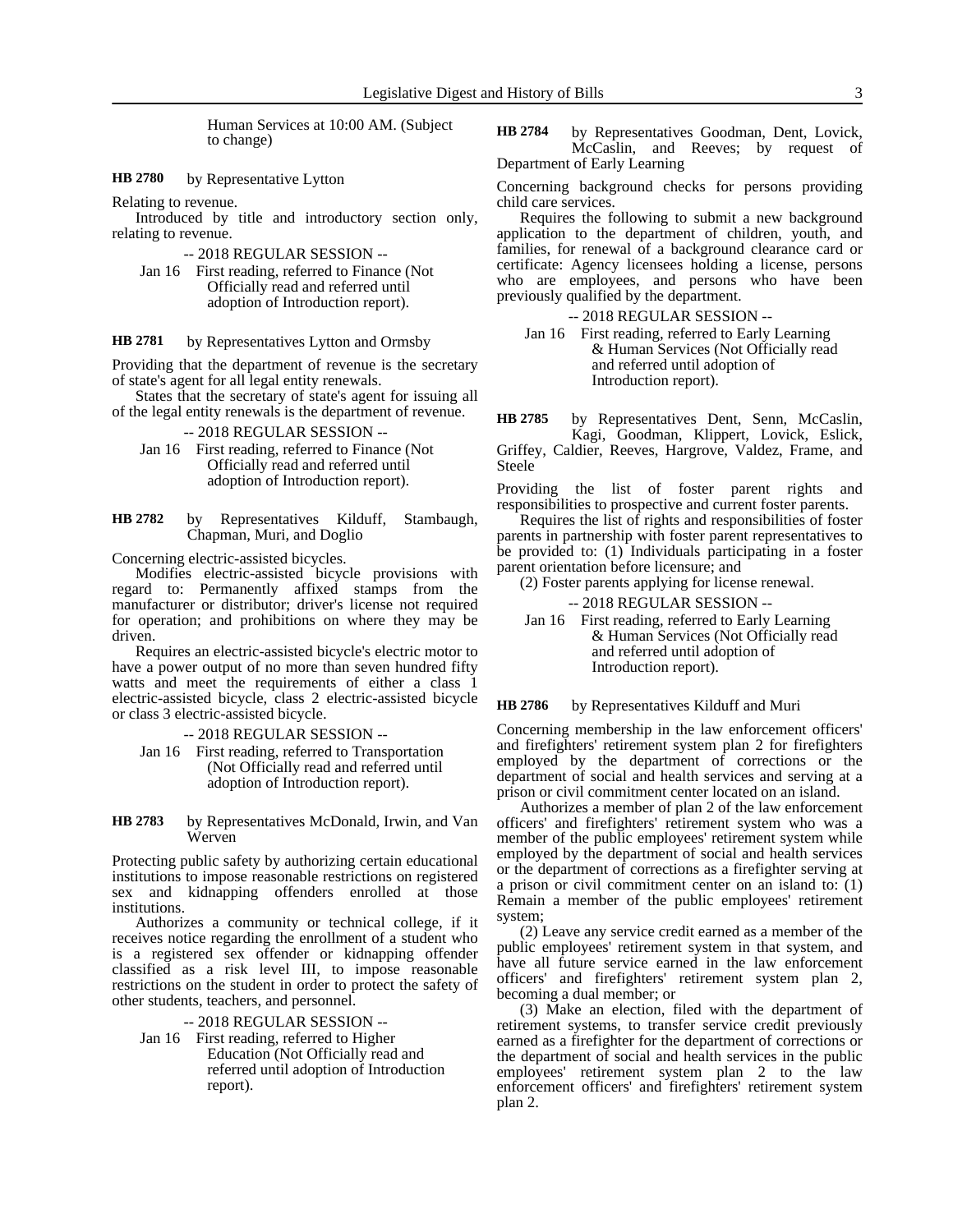-- 2018 REGULAR SESSION --

Jan 16 First reading, referred to Appropriations (Not Officially read and referred until adoption of Introduction report).

by Representatives Caldier, Kilduff, Dent, Senn, Frame, Doglio, McDonald, Pollet, and Santos **HB 2787**

Concerning creation of the select committee on supported employment services for individuals with developmental disabilities.

Creates the select committee on supported employment services for individuals with developmental disabilities.

Expires December 30, 2018.

-- 2018 REGULAR SESSION --

Jan 16 First reading, referred to Early Learning & Human Services (Not Officially read and referred until adoption of Introduction report).

by Representative Kraft **HB 2788**

Concerning utility service annexation covenants.

Prohibits a city or a code city from requiring the owner of a property located outside its corporate limits to enter into a utility service annexation covenant as a condition of extending utilities to the property.

-- 2018 REGULAR SESSION --

- Jan 16 First reading, referred to Local Government (Not Officially read and referred until adoption of Introduction report).
- Jan 24 Scheduled for public hearing in the House Committee on Local Government at 8:00 AM. (Subject to change)

by Representatives Kraft, Haler, and Pike **HB 2789**

Requiring support by a majority of the people before annexation of a city, town, or unincorporated area.

Addresses the annexation of a city, town, or unincorporated area and the amount of support required from voters.

-- 2018 REGULAR SESSION --

- Jan 16 First reading, referred to Local Government (Not Officially read and referred until adoption of Introduction report).
- Jan 24 Scheduled for public hearing in the House Committee on Local Government at 8:00 AM. (Subject to change)

#### by Representative Kraft **HB 2790**

Concerning the condominium and homeowners' association dispute resolution program.

Requires the attorney general to establish a pilot program for the resolution of condominium and homeowners' association disputes in Clark, King, and Spokane counties to provide owners and associations with a cost-effective and time-efficient process to resolve disputes regarding alleged violations of the horizontal

property regimes act (condominiums), the condominium act, and the laws of homeowners' associations.

Requires the chief administrative law judge, when requested by the attorney general, to assign an administrative law judge to conduct proceedings under this act.

-- 2018 REGULAR SESSION --

Jan 16 First reading, referred to Judiciary (Not Officially read and referred until adoption of Introduction report).

by Representatives Kilduff, Senn, and Hayes **HB 2791**

Concerning faith-based exemptions regarding criminal mistreatment of children and vulnerable adults.

Addresses Christian science treatment, faith-based exemptions, and the criminal mistreatment of children and vulnerable adults.

-- 2018 REGULAR SESSION --

- Jan 16 First reading, referred to Judiciary (Not Officially read and referred until adoption of Introduction report).
- Jan 18 Executive session in the House Committee on Judiciary at 1:30 PM.

by Representatives Chapman and Blake **HB 2792**

Modifying provisions on spirits retailers.

Authorizes a former contract liquor store or a holder of former state liquor store operating rights sold at auction to operate its business in accordance with its license from premises other than the premises licensed at the time of the original auction; this also applies to subsequent purchasers following the original auction.

-- 2018 REGULAR SESSION --

- Jan 16 First reading, referred to Commerce & Gaming (Not Officially read and referred until adoption of Introduction report).
- Jan 22 Scheduled for public hearing in the House Committee on Commerce & Gaming at 1:30 PM. (Subject to change)
- Jan 25 Scheduled for executive session in the House Committee on Commerce & Gaming at 9:00 AM. (Subject to change)

by Representatives Peterson, Doglio, Fitzgibbon, Riccelli, Bergquist, Tharinger, McBride, and Pollet **HB 2793**

Reducing the use of certain toxic chemicals in firefighting activities.

Prohibits a manufacturer of class B firefighting foam from manufacturing, selling, offering for sale, or distributing for sale or use in this state class B firefighting foam to which PFAS chemicals have been intentionally added.

Requires a manufacturer or other person that sells firefighting personal protective equipment to a person, local government, or state agency to provide written notice to the purchaser if the equipment contains PFAS chemicals.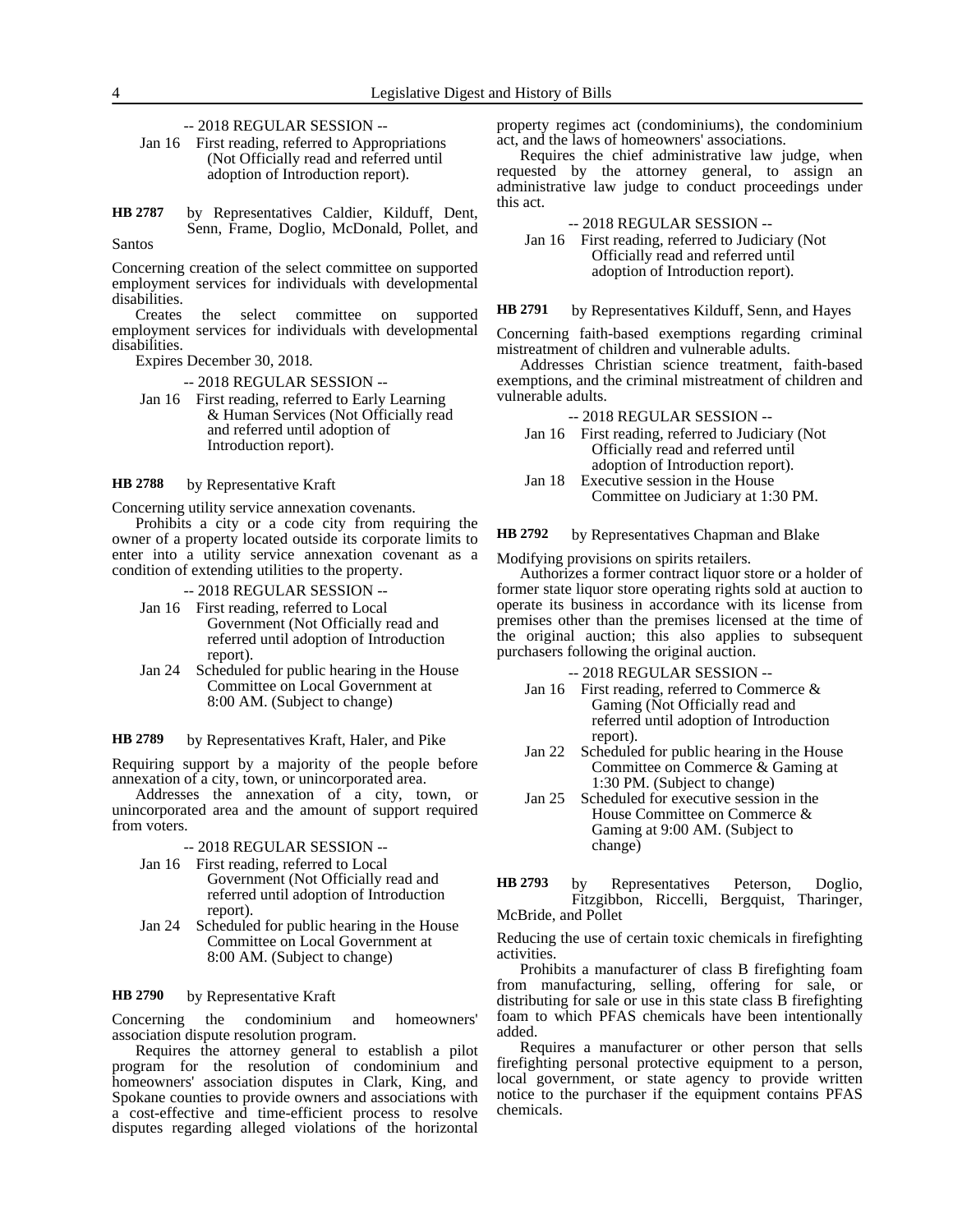Authorizes the department of ecology to: (1) Request a certificate of compliance from a manufacturer of class B firefighting foam or firefighting personal protective equipment; and

(2) Assist the department of enterprise services, other state agencies, fire protection districts, and other local governments to avoid purchasing or using firefighting agents containing PFAS chemicals.

-- 2018 REGULAR SESSION --

- Jan 16 First reading, referred to Environment (Not Officially read and referred until adoption of Introduction report).
- Jan 23 Scheduled for public hearing in the House Committee on Environment at 1:30 PM. (Subject to change)
- by Representatives McCabe, Lovick, Dye, Pettigrew, Klippert, Irwin, Dent, Haler, and Jenkin **HB 2794**

Concerning the drug-free zone perimeters designated under the uniform controlled substances act.

Modifies the uniform controlled substances act to increase the distance of certain drug-free zone perimeters, from one thousand feet to two thousand feet.

- -- 2018 REGULAR SESSION --
- Jan 16 First reading, referred to Public Safety (Not Officially read and referred until adoption of Introduction report).
- by Representatives Kagi, Senn, and Reeves; by request of Department of Social and Health **HB 2795**

Services

Concerning private case management of child welfare services.

Removes the responsibilities of supervising agencies as they pertain to child welfare services under chapters 13.34, 74.13, and 74.15 RCW.

-- 2018 REGULAR SESSION --

- Jan 16 First reading, referred to Early Learning & Human Services (Not Officially read and referred until adoption of Introduction report).
- Jan 26 Scheduled for public hearing in the House Committee on Early Learning & Human Services at 8:00 AM. (Subject to change)

by Representatives Pollet, Tarleton, and Kloba **HB 2796**

Defining dyslexia as a specific learning disability and requiring early screening for dyslexia.

Requires each school district and charter school to: (1) Screen each student in kindergarten and first grade for indications of dyslexia; and

(2) If the screening indicates that the student may be experiencing dyslexia, conduct formal testing to determine whether the student is eligible for special education and related services.

Requires the superintendent of public instruction to review free, online screening tools and determine which of the screening tools are reliable, valid, and accurate in classifying students as at-risk or not at-risk for dyslexia.

-- 2018 REGULAR SESSION --

Jan 16 First reading, referred to Education (Not Officially read and referred until adoption of Introduction report).

by Representative Lytton **HB 2797**

Relating to revenue.

Introduced by title and introductory section only, relating to revenue.

-- 2018 REGULAR SESSION --

Jan 16 First reading, referred to Finance (Not Officially read and referred until adoption of Introduction report).

#### by Representatives Kagi and Jinkins **HB 2798**

Concerning the baby court initiative.

Creates an initiative to support early interventions with substance-abusing parents through county treatment courts.

Requires the family and juvenile court improvement grant program to: (1) Develop standards for baby courts;

(2) Develop a process where a superior court may apply for grant funds from the grant program to establish a baby court;

(3) Distribute grant funds to support baby courts in five superior courts;

(4) Develop and define the outcome measures for baby courts;

(5) Collect outcome measure data that is included in an annual report that summarizes the results of baby courts during the previous year; and

(6) Sponsor and coordinate training for judicial officers and other professionals that participate in baby courts receiving grant funding.

-- 2018 REGULAR SESSION --

Jan 16 First reading, referred to Early Learning & Human Services (Not Officially read and referred until adoption of Introduction report).

#### by Representatives Kagi and Jinkins **HB 2799**

Providing that certain local sales and use taxes may be used for prevention and outreach programs.

Authorizes the money collected from certain sales and use taxes to be used for prevention and outreach programs specifically targeted towards individuals who show signs or high risk factors associated with mental health or chemical dependency disorders.

| -- 2018 REGULAR SESSION --                     |
|------------------------------------------------|
| Jan 16 First reading, referred to Finance (Not |
| Officially read and referred until             |
| adoption of Introduction report).              |

#### by Representative Kagi **HB 2800**

Concerning behavioral rehabilitation services.

Requires the children and families services program of the department of social and health services or the department of children, youth, and families to facilitate a stakeholder work group in an effort to design a behavioral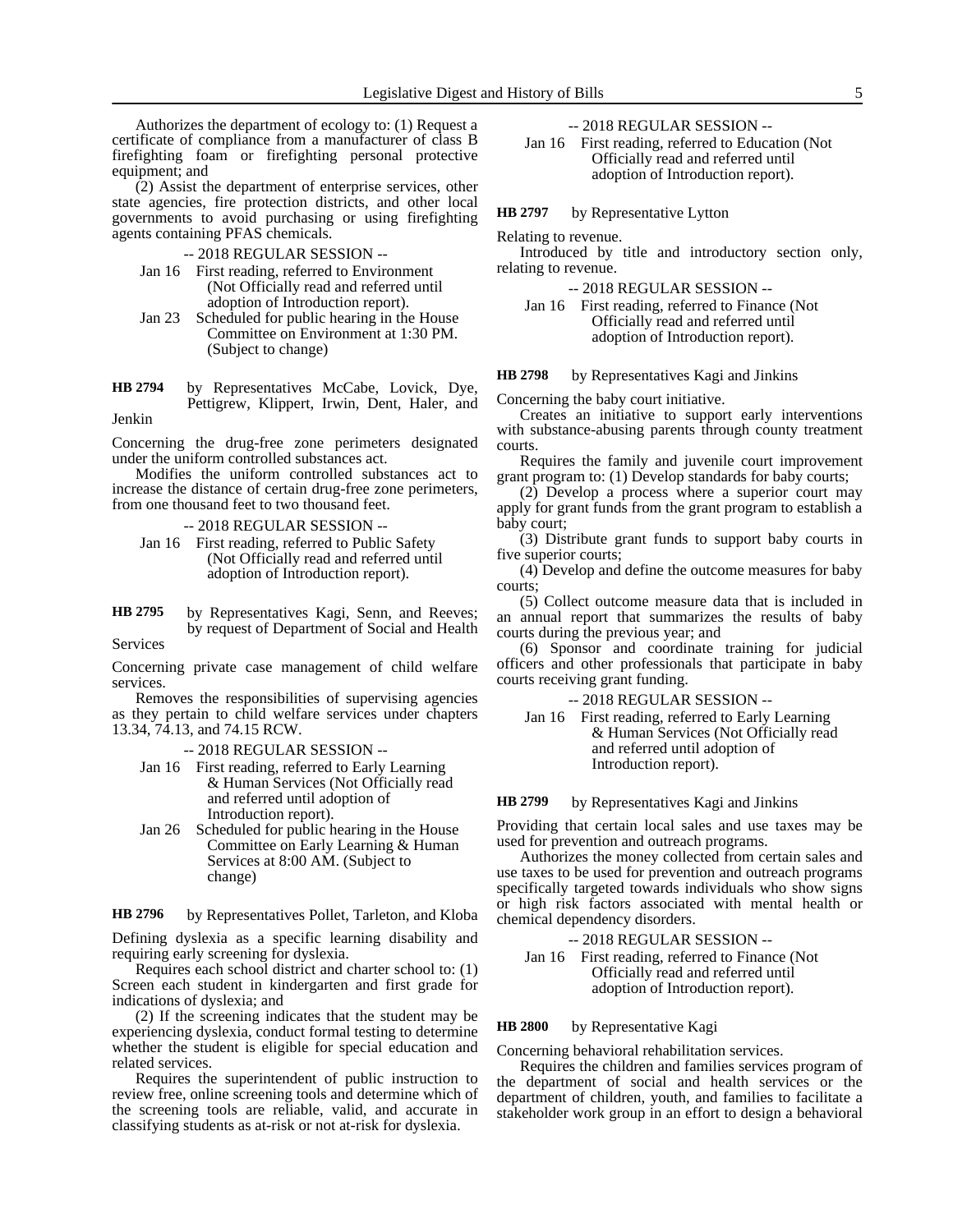rehabilitation services rate payment methodology that is based on actual provider costs of care.

Requires the caseload forecast council to forecast the number of youth expected to receive behavioral rehabilitation services while involved in the foster care system.

Requires expenditures for behavioral rehabilitation services placement to be forecasted and budgeted as maintenance level costs for purposes of the state budgeting, accounting, and reporting system (chapter 43.88 RCW).

Provides a December 31, 2018, expiration date for the stakeholder work group.

- -- 2018 REGULAR SESSION --
- Jan 16 First reading, referred to Appropriations (Not Officially read and referred until adoption of Introduction report).

by Representatives Stambaugh, Orwall, Haler, Riccelli, Valdez, Bergquist, Muri, Tarleton, Van Werven, Goodman, and Pollet **HB 2801**

Implementing a tracking and early alert system to improve student success at community and technical colleges.

Requires each community and technical college, as part of a student success program, to implement a tracking and early alert system that is designed to: (1) Track students' progress;

(2) Notify staff when a student may need additional academic support, advising, or other interventions; and

(3) Connect the student to support services.

Requires the state board for community and technical colleges to work with the community and technical colleges to implement this act and, if appropriate, use a purchasing consortium for the purchase of software or other technical assistance.

-- 2018 REGULAR SESSION --

- Jan 16 First reading, referred to Higher Education (Not Officially read and referred until adoption of Introduction report).
- Jan 23 Scheduled for public hearing in the House Committee on Higher Education at 8:00 AM. (Subject to change)
- Jan 24 Scheduled for executive session in the House Committee on Higher Education at 1:30 PM. (Subject to change)
- by Representatives Kloba, Johnson, Stonier, Macri, Valdez, Fey, and Stanford **HB 2802**

Concerning expanded learning opportunities.

Modifies provisions relating to expanded learning opportunities.

Reconstitutes the expanded learning opportunities advisory council within the center for the improvement of student learning.

-- 2018 REGULAR SESSION --

Jan 16 First reading, referred to Education (Not Officially read and referred until adoption of Introduction report).

by Representatives Taylor, Shea, and Young **HB 2803**

Expanding recreational access to department of fish and wildlife and department of natural resources lands.

Expands recreational access to department of fish and wildlife land and department of natural resources land.

- -- 2018 REGULAR SESSION --
- Jan 16 First reading, referred to Environment (Not Officially read and referred until adoption of Introduction report).
- Jan 22 Scheduled for public hearing in the House Committee on Environment at 1:30 PM. (Subject to change)

by Representatives Macri and Pollet **HB 2804**

Concerning residential tenant protections.

Prohibits a landlord from evicting a tenant, subject to the residential landlord-tenant act, without a court order, which can be issued by a court only after the tenant has an opportunity at a show cause hearing to contest the eviction.

- -- 2018 REGULAR SESSION --
- Jan 16 First reading, referred to Judiciary (Not Officially read and referred until adoption of Introduction report).

### by Representatives Pollet, Valdez, Ryu, Wylie, and Tarleton **HB 2805**

Concerning the sale of lead ammunition to persons under 21.

Prohibits selling, transferring, or otherwise making available any ammunition other than nonlead ammunition to a person who is under the age of twenty-one.

Requires the department of health to develop and make available a handout and warning sign regarding the adverse health risks from exposure to lead for persons under the age of twenty-one and the risk for lead exposure arising from the use of lead ammunition while engaged in sport shooting activities for distribution to and use by firearms dealers and firearms ranges.

-- 2018 REGULAR SESSION --

- Jan 16 First reading, referred to Judiciary (Not Officially read and referred until adoption of Introduction report).
- by Representatives Muri, Haler, Stambaugh, Walsh, McCaslin, and Young **HB 2806**

Regarding child sex trafficking.

Places responsibility on a web site operator that has a significant business purpose for marketing individuals for commercial sex purposes for the content of advertisements featuring minors on its web site.

-- 2018 REGULAR SESSION --

Jan 16 First reading, referred to Judiciary (Not Officially read and referred until adoption of Introduction report).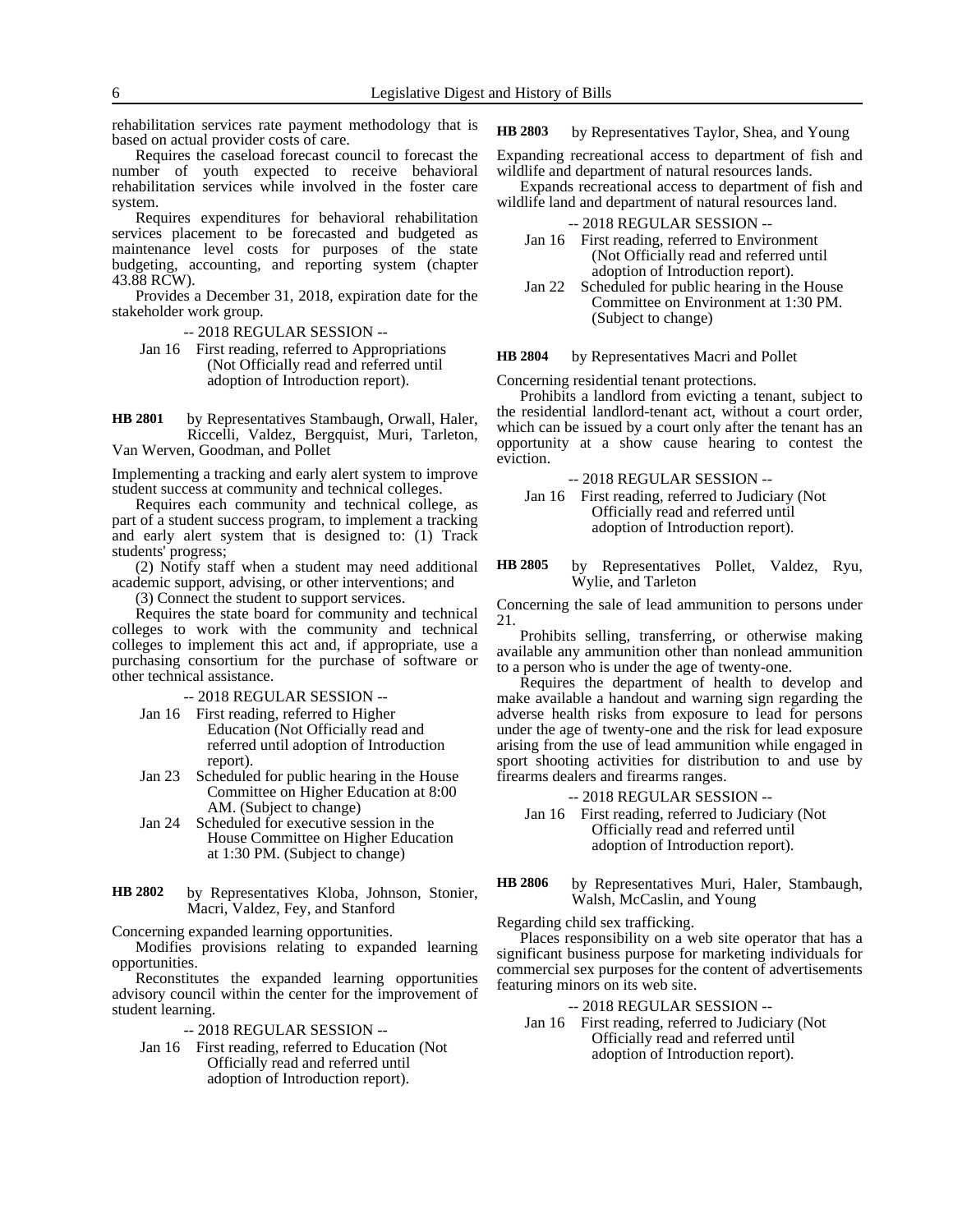by Representatives Lovick, Sells, McCabe, Senn, Pettigrew, Riccelli, Ortiz-Self, Ryu, Orwall, Wylie, Valdez, Hudgins, and Chapman **HB 2807**

### Addressing motor truck parking.

Requires the department of transportation to develop a program to educate drivers of motor trucks regarding parking options for motor trucks.

Allows a person to stop, stand, or park a motor truck for up to eleven hours in a rest area or safety rest area within the limits of the right-of-way of interstate highways or other state highways.

-- 2018 REGULAR SESSION --

Jan 16 First reading, referred to Transportation (Not Officially read and referred until adoption of Introduction report).

by Representatives Kirby and Walsh **HB 2808**

Concerning vehicle dealer licensing.

Requires the department of licensing to renew a wholesale vehicle dealer license of a wholesale vehicle dealer who has held the license continuously for at least the previous six years and who meets certain requirements.

-- 2018 REGULAR SESSION --

- Jan 16 First reading, referred to Business & Financial Services (Not Officially read and referred until adoption of Introduction report).
- Jan 23 Scheduled for public hearing in the House Committee on Business & Financial Services at 8:00 AM. (Subject to change)
- Jan 24 Scheduled for executive session in the House Committee on Business & Financial Services at 1:30 PM. (Subject to change)

by Representatives Tharinger, Doglio, Peterson, McBride, and Van Werven **HB 2809**

Concerning efficiency updates for capital budget appropriations allocated for public art.

Addresses capital budget appropriations allocated for public art, and efficiency updates for.

Allows a state agency working with the state arts commission, for projects funded in the capital budget, to expend up to ten percent of the projected art allocation for a project during the design phase in order to select an artist and design art to be integrated in the building design.

Requires at least eighty-five percent of the money spent by the state arts commission during each biennium to be expended solely for direct acquisition of works of art.

-- 2018 REGULAR SESSION --

- Jan 16 First reading, referred to Capital Budget (Not Officially read and referred until adoption of Introduction report).
- Jan 23 Scheduled for public hearing in the House Committee on Capital Budget at 3:30 PM. (Subject to change)

### **Senate Bills**

by Senators Chase and Warnick **SB 6363**

Concerning a rail line over the Milwaukee Road corridor. Removes the July 1, 2019, expiration date for the statutes involving a rail line over the Milwaukee Road corridor between Ellensburg and Marengo.

- -- 2018 REGULAR SESSION --
- Jan 15 First reading, referred to Transportation.
- Jan 23 Scheduled for public hearing in the Senate Committee on Transportation at 3:30 PM. (Subject to change)

by Senator Miloscia **SB 6364**

Concerning the goal of ending homelessness.

Finds and declares that:  $(1)$  Homelessness is a crisis in this state and of particular concern is the alarming number of runaway and unaccompanied homeless children;

(2) There must be no runaway and unaccompanied homeless children in our state by July 1, 2019; and

(3) To achieve this goal and address this crisis, a runaway and unaccompanied homeless child is to be considered neglected and every effort must be made to reunify the child with his or her family or guardian.

Makes appropriations from: (1) The general fund to the department of commerce to be distributed to five housing authorities and five community action agencies to implement a quality management system and prepare and submit an application to the Washington quality awards program; and

(2) The performance audits of government account to the state auditor's office for an audit to determine the effectiveness and efficiency of state homeless programs.

- -- 2018 REGULAR SESSION --
- Jan 15 First reading, referred to Human Services & Corrections.

by Senators O'Ban, Darneille, Chase, and Kuderer **SB 6365**

Concerning suspension of the evaluation, detention, and commitment of persons with a substance use disorder when secure detoxification facility beds are not available.

Modifies mental illness provisions with regard to the suspension of the evaluation, detention, and commitment of persons with a substance use disorder when secure detoxification facility beds are not available.

### -- 2018 REGULAR SESSION --

### Jan 15 First reading, referred to Human Services & Corrections.

#### by Senators Padden, Liias, and Pedersen **SB 6366**

Providing coroners with additional subpoena duces tecum authority.

Authorizes a coroner, in the course of an active or ongoing death investigation, to request that the superior court issue subpoenas for production of documents or other records and command each person to whom the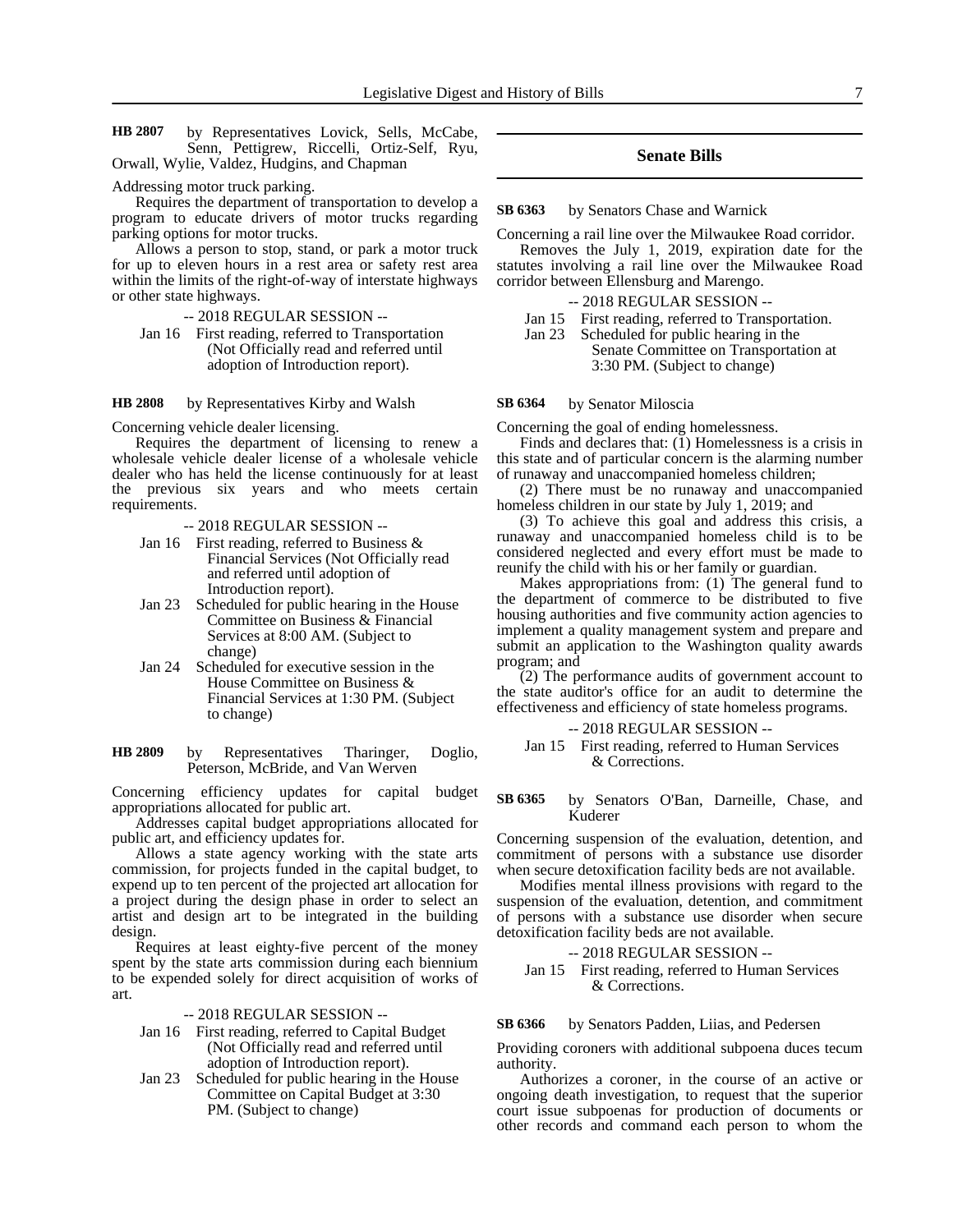subpoena is directed to produce and permit inspection and copying of documentary evidence or tangible things in the possession, custody, or control of that person at a specified time and place.

-- 2018 REGULAR SESSION --

Jan 15 First reading, referred to Law & Justice.

by Senators Honeyford, Cleveland, Warnick, and Walsh **SB 6367**

Concerning publicly owned industrial wastewater treatment facilities.

Authorizes the department of ecology, when making loans for water pollution control facilities, to provide loans to publicly owned industrial wastewater treatment facilities that reduce the burden on a municipal wastewater facility.

-- 2018 REGULAR SESSION --

Jan 15 First reading, referred to Energy, Environment & Technology.

- Jan 23 Scheduled for public hearing in the Senate Committee on Energy and Environment & Technology at 10:00 AM. (Subject to change)
- by Senators Warnick, Honeyford, and Van De Wege; by request of Department of **SB 6368**

Agriculture

Updating laws concerning agricultural fairs, youth shows, and exhibitions.

Modifies provisions regarding agricultural fairs, youth shows, and exhibitions on the following: (1) The state fair fund;

(2) Categories of agricultural fairs that may be eligible for state allocations;

(3) Eligibility requirements for those allocations;

(4) Reimbursements for incurred operating expenses;

and

(5) Terms of the members of the fairs commission.

-- 2018 REGULAR SESSION --

Jan 15 First reading, referred to Economic Development & International Trade.

- Jan 18 Public hearing and executive action taken in the Senate Committee on Economic Development & International Trade at 8:00 AM.
- by Senators Warnick and Van De Wege; by request of Department of Agriculture **SB 6369**

Concerning certificates of veterinary inspection for animals brought into the state.

Modifies requirements for certificates of veterinary inspection for animals brought into the state.

-- 2018 REGULAR SESSION --

- Jan 15 First reading, referred to Agriculture, Water, Natural Resources & Parks.
- Jan 25 Scheduled for public hearing in the Senate Committee on Agriculture, Water, and Natural Resources & Parks at 1:30 PM. (Subject to change)

by Senators Hobbs and Conway **SB 6370**

Concerning unreduced retirement age for members of the public safety employees' retirement system.

Allows a member of the public safety employees' retirement system to retire if he or she: (1) Has completed at least ten service credit years in the retirement system;

(2) First became employed by an employer in an eligible position before May 1, 2013; and

(3) Has attained age fifty-seven.

-- 2018 REGULAR SESSION --

Jan 15 First reading, referred to Ways & Means.

by Senator Mullet; by request of Housing Finance Commission **SB 6371**

Concerning facilities financing by the housing finance commission.

Prohibits the housing finance commission from<br>eeding eight billion dollars of outstanding exceeding eight billion dollars of outstanding indebtedness at any time.

-- 2018 REGULAR SESSION --

- Jan 15 First reading, referred to Financial Institutions & Insurance.
- Jan 23 Scheduled for public hearing in the Senate Committee on Financial Institutions & Insurance at 8:00 AM. (Subject to change)
- by Senators Walsh, Kuderer, Fain, Hunt, Rivers, Van De Wege, Becker, Cleveland, and **SB 6372**

Dhingra

Allowing certain adult family homes to increase capacity to eight beds.

Authorizes an adult family home to provide services to up to eight adults upon approval from the department of social and health services.

Requires an applicant who is requesting to increase bed capacity to seven or eight beds to successfully demonstrate financial solvency and management demonstrate financial solvency and management experience for the home, the ability to meet other relevant standards, and how to mitigate the potential impact of vehicular traffic related to the operation of the home.

-- 2018 REGULAR SESSION --

- Jan 15 First reading, referred to Health & Long Term Care.
- by Senators Hunt, Kuderer, Short, Warnick, Honeyford, and Chase **SB 6373**

Concerning hours of availability for inspection and copying of public records.

Allows cities, towns, and special purpose districts, that customarily maintain office hours of less than thirty hours per week, to continue to do so, however, they must post at their headquarters and on their web site, directions on how to contact their personnel to inspect or copy public records.

-- 2018 REGULAR SESSION --

Jan 15 First reading, referred to State Government, Tribal Relations & Elections.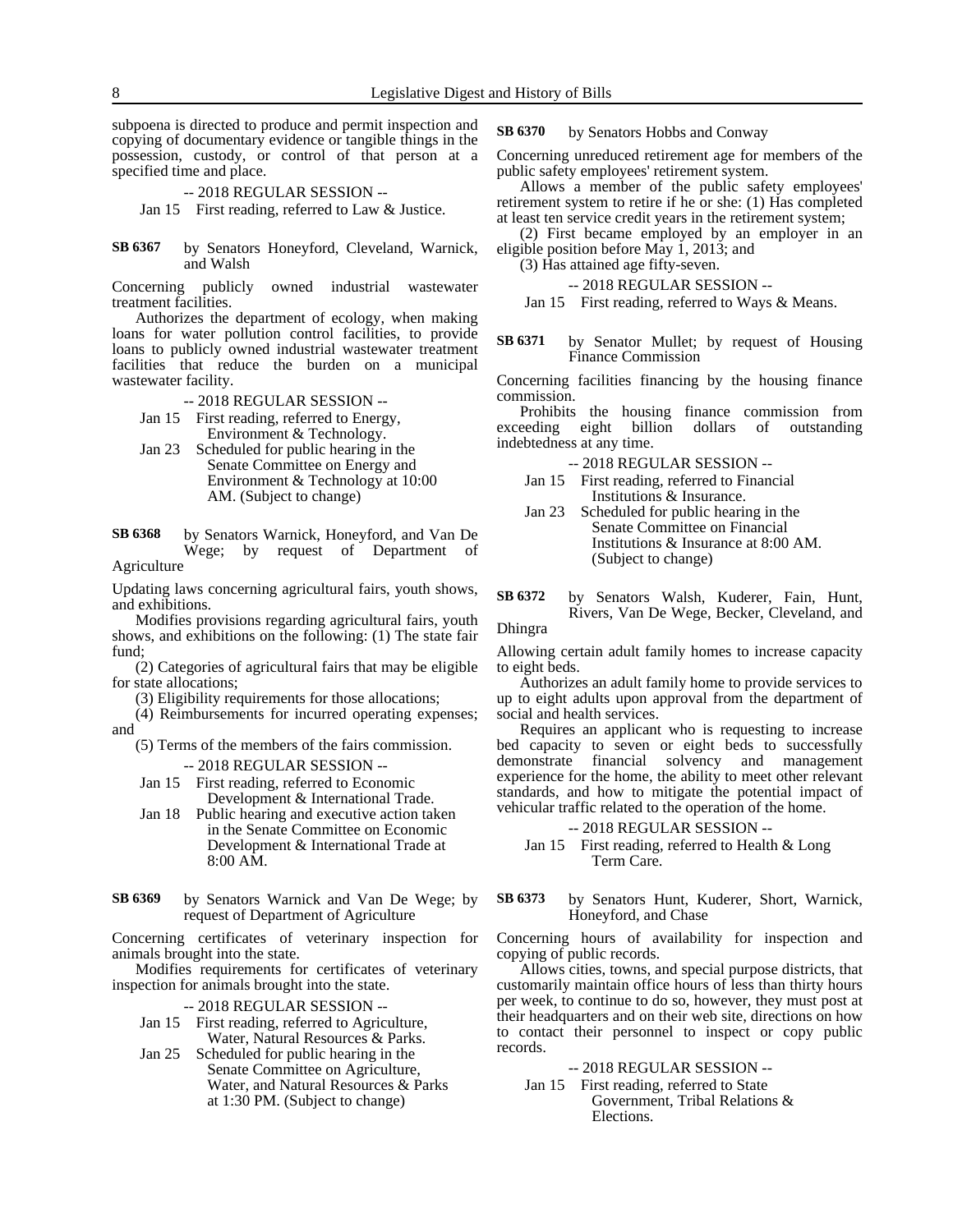- Jan 24 Scheduled for public hearing in the Senate Committee on State Government and Tribal Relations & Elections at 8:00 AM. (Subject to change)
- Jan 26 Scheduled for executive session in the Senate Committee on State Government and Tribal Relations & Elections at 8:00 AM. (Subject to change)
- by Senators Mullet, Rivers, Pedersen, Hunt, Billig, Rolfes, Carlyle, Dhingra, Kuderer, and Zeiger **SB 6374**

Concerning the Washington history day program.

Transfers the responsibility for administering the Washington history day program from the Washington state historical society to the office of the superintendent of public instruction.

Creates the Washington history day account.

### -- 2018 REGULAR SESSION --

Jan 15 First reading, referred to Early Learning & K-12 Education.

by Senators Hasegawa, Kuderer, Chase, Wellman, Saldaña, Palumbo, Ranker, Rolfes, Conway, Keiser, and Hunt **SB 6375**

Developing a publicly owned depository business plan.

Requires the department of commerce to work with the department of financial institutions, the office of financial management, the state treasurer, the attorney general, and other appropriate agencies to contract with an entity with expertise in public finance and commercial and public banking to develop: (1) An organizational and governance structure appropriate for public banking; and

(2) A business plan to establish a publicly owned depository for infrastructure development and local government funding assistance.

-- 2018 REGULAR SESSION --

- Jan 15 First reading, referred to Financial Institutions & Insurance.
- Jan 16 Public hearing in the Senate Committee on Financial Institutions & Insurance at 8:30 AM.
- by Senators Cleveland, Rivers, Conway, Keiser, Kuderer, Chase, and Saldaña **SB 6376**

Updating health benefit exchange statutes.

Modernizes state health benefit exchange statutes by: (1) Aligning statutes with current practice; and

(2) Clarifying changes to the state health benefit exchange enabling statute.

-- 2018 REGULAR SESSION --

Jan 15 First reading, referred to Health & Long Term Care.

by Senators Warnick, Dhingra, Conway, and Van De Wege; by request of LEOFF Plan 2 Retirement Board **SB 6377**

Addressing the definition of veteran.

Includes in the definition of "veteran," for the purpose of RCW 41.26.520 (service credit for paid leave of absence--officers of labor organizations--unpaid leave of absence--military service--death or disability while providing emergency management services), every person or member, who at the time he or she seeks certain benefits, has received an honorable discharge, is actively serving honorably, or received a discharge for physical reasons with an honorable record and who meets certain criteria.

-- 2018 REGULAR SESSION --

Jan 15 First reading, referred to State Government, Tribal Relations & Elections.

by Senators Hobbs and King; by request of Department of Transportation **SB 6378**

Concerning reimbursement of the financing of the Alaskan Way viaduct replacement project.

Requires the tolling authority to establish, and the department of transportation to charge and collect, tolls and fees on the portion of state route number 99 that is a deep bore tunnel for certain costs and financial requirements of the tolled portion of the Alaskan Way viaduct replacement project.

Requires the department of transportation, in consultation with the office of the state treasurer, for determining the amount of bonds to be designated as reimbursable bonds and enabling the tolling authority to establish the initial toll rates on the portion of state route number 99 that is a deep bore tunnel, to prepare and submit an Alaskan Way viaduct replacement project toll reimbursement plan to the tolling authority.

Requires toll charges to be used to repay the transportation partnership account for amounts transferred from the transportation partnership account to the highway bond retirement fund.

### -- 2018 REGULAR SESSION --

Jan 15 First reading, referred to Transportation.

by Senators Fain, Keiser, Takko, and Short **SB 6379**

Requiring a public hearing before a local government may remove a recorded restrictive covenant from land owned by the local government.

Requires a city, town, municipal corporation, code city, or county to hold a public hearing upon a proposal to remove, vacate, or extinguish a recorded restrictive covenant from property owned by the local government before the action is finalized.

-- 2018 REGULAR SESSION --

- Jan 15 First reading, referred to Local Government.
- Jan 23 Scheduled for public hearing in the Senate Committee on Local Government at 1:30 PM. (Subject to change)

#### by Senators Palumbo and Walsh **SB 6380**

Exempting alcohol manufacturers from the food storage warehouse license.

Exempts the following from the licensing requirements of the state liquor and cannabis board under chapter 66.24 RCW (sentences--stamp taxes): A food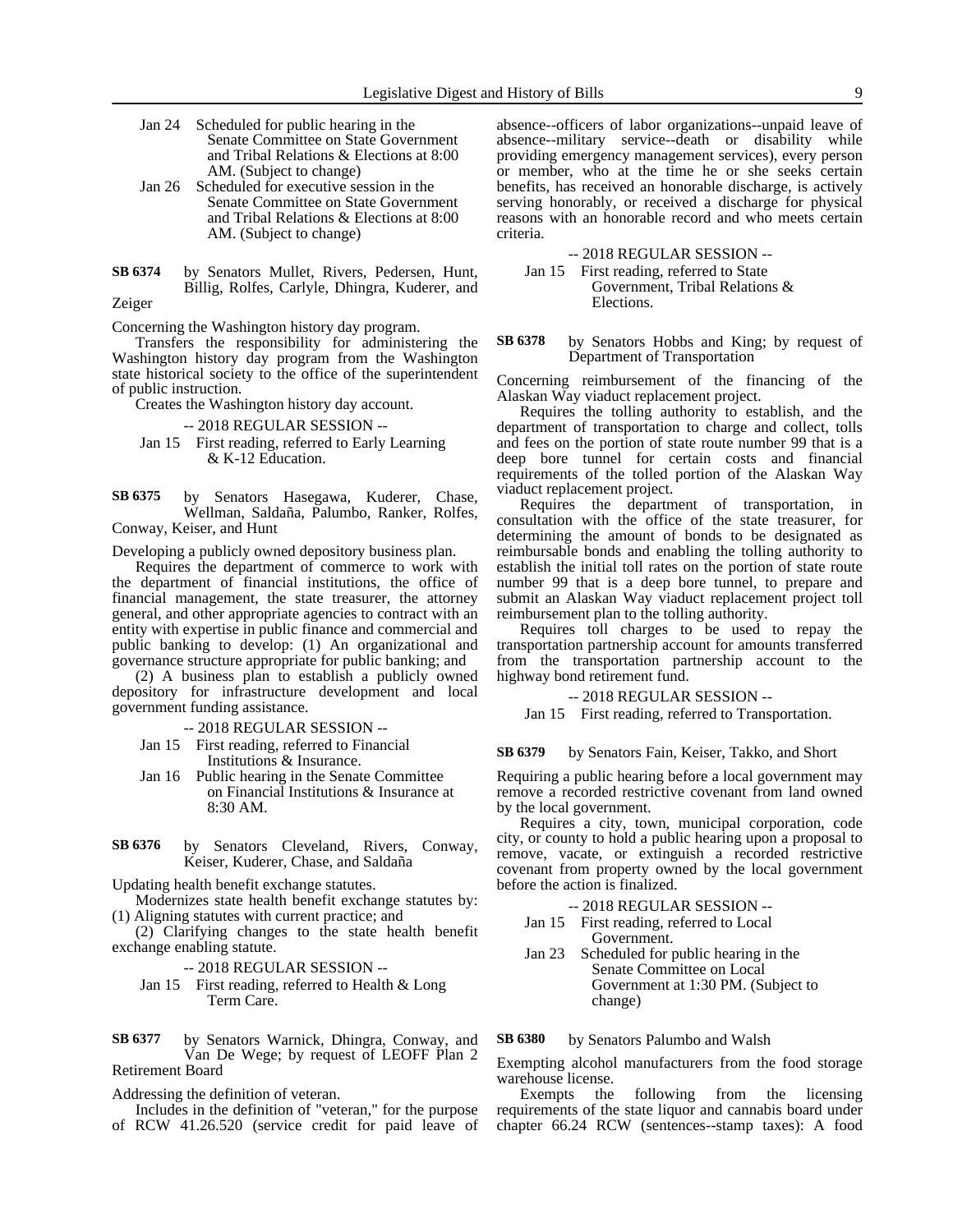storage warehouse used to store alcohol beverages manufactured or distributed under a license issued under chapter 66.24 RCW is not required to be licensed under this act, provided alcohol beverages are the only food stored in the warehouse.

### -- 2018 REGULAR SESSION -- Jan 15 First reading, referred to Labor & Commerce.

by Senators Walsh, Conway, Hasegawa, Chase, and Keiser **SB 6381**

Ensuring access to community-based services for developmentally disabled citizens currently served by the developmental disabilities administration.

Modifies provisions regarding access for developmentally disabled citizens, to community-based services, currently served by the developmental disabilities administration.

-- 2018 REGULAR SESSION --

Jan 15 First reading, referred to Health & Long Term Care.

by Senators Carlyle, Chase, and Hunt **SB 6382**

Creating a task force on state and local property tax reform.

Creates the legislative task force on state and local property tax reform to conduct a study of state and local property tax systems and make recommendations to the legislature to improve the tax systems.

- -- 2018 REGULAR SESSION --
- Jan 15 First reading, referred to Ways & Means.
- Jan 25 Scheduled for public hearing in the Senate Committee on Ways & Means at 3:30 PM. (Subject to change)

by Senators Warnick, Becker, and Short **SB 6383**

Regarding dangerous dogs.

Authorizes fish and wildlife officers and ex officio fish and wildlife officers to lethally remove a feral dog, including a wolf-dog hybrid, if the dog poses a threat to human safety, domestic animals, or livestock.

Changes the requirements of an owner of a dangerous dog with regard to a city or county issuing a certificate of registration to the owner of the dog.

-- 2018 REGULAR SESSION --

Jan 15 First reading, referred to Law & Justice.

by Senators Warnick, McCoy, Chase, and Saldaña **SB 6384**

Providing the director of the department of fish and wildlife the authority to issue permits to the Wanapum Indians for other freshwater food fish for ceremonial and subsistence purposes.

Authorizes the director of the department of fish and wildlife to issue permits to members of the Wanapum band of Indians to also take other freshwater food fish for ceremonial and subsistence purposes.

-- 2018 REGULAR SESSION --

Jan 15 First reading, referred to Agriculture, Water, Natural Resources & Parks.

- Jan 16 Public hearing in the Senate Committee on Agriculture, Water, and Natural Resources & Parks at 1:30 PM.
- Jan 18 Executive action taken in the Senate Committee on Agriculture, Water, and Natural Resources & Parks at 1:30 PM.

by Senators Cleveland and Rivers; by request of Department of Health **SB 6385**

Concerning nonresident pharmacies.

Requires a nonresident pharmacy, for initial licensure and renewal of a license by the department of health, to submit a copy of an inspection report conducted by an inspection program approved by the pharmacy quality assurance commission and issued within two years of application or renewal of a license.

-- 2018 REGULAR SESSION --

Jan 15 First reading, referred to Health & Long Term Care.

by Senators Warnick, Takko, Rivers, Short, Becker, Hunt, Van De Wege, Schoesler, Braun, Honeyford, Conway, Wagoner, and Zeiger **SB 6386**

Ensuring the funding of fairs.

Requires the money received as the result of the imposition of the state retail sales tax on sales occurring during events held at fairgrounds where agricultural fairs occur, to be deposited into the fair fund.

Requires the department of revenue to notify the state treasurer when the collected money for a fiscal year is three million dollars.

-- 2018 REGULAR SESSION --

- Jan 15 First reading, referred to Agriculture, Water, Natural Resources & Parks.
- Jan 25 Scheduled for public hearing in the Senate Committee on Agriculture, Water, and Natural Resources & Parks at 1:30 PM. (Subject to change)
- by Senators Cleveland, Ranker, Rivers, Frockt, Keiser, Carlyle, and Kuderer **SB 6387**

Concerning the handling of child forensic interview and child interview digital recordings.

Provides a definition of "child forensic interview" for purposes of chapter 26.44 RCW (abuse of children).

Requires each county to revise and expand its existing child sexual abuse investigation protocol to include the handling of child forensic interview digital recordings.

Subjects a digital recording of a child forensic interview or child interview, disclosed in a criminal or civil proceeding, to a protective order or other order as appropriate.

Exempts the following from public inspection and copying under the public records act: A recording of a child forensic interview digital recording or recording of other child interview that depicts or describes allegations of abuse or exposure to violence, except by court order upon a showing of good cause and only with advance notice to the child's guardian.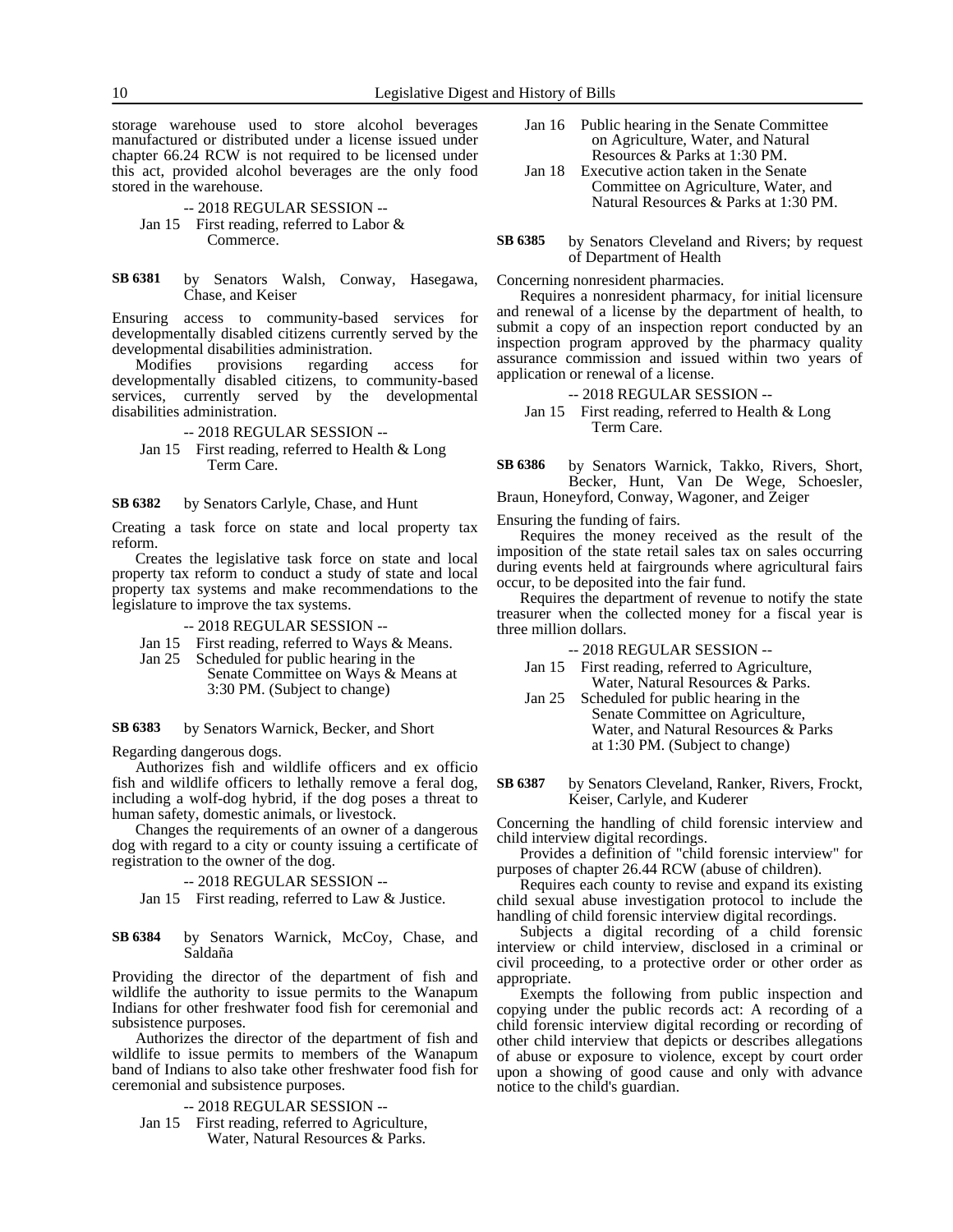- -- 2018 REGULAR SESSION --
- Jan 15 First reading, referred to Human Services & Corrections.
- Jan 22 Scheduled for public hearing in the Senate Committee on Human Services & Corrections at 1:30 PM. (Subject to change)

#### by Senators Mullet and Rivers **SB 6388**

Concerning paraeducators.

Gives paraeducators, currently employed and hired before September 1, 2018, until September 1, 2019, to meet certain minimum employment standards.

Requires paraeducators hired on or after September 1, 2018, to meet the standards when they are hired.

Requires non-title I school districts to provide a report, to the professional educator standards paraeducator board, of how many current paraeducators have and how many have not met the minimum employment requirements.

Revises requirements for participation in the pipeline for paraeducators conditional scholarship program.

Gives school districts from September 1, 2019, to September 1, 2020, to provide the fundamental course of study to all paraeducators hired before September 1, 2019.

Makes appropriations from the general fund to the professional educator standards board to provide overall oversight and procure or develop professional development for specialty certificates and align courses with general certificate professional development, including any necessary changes or edits to general certificate online modules.

-- 2018 REGULAR SESSION --

- Jan 15 First reading, referred to Early Learning & K-12 Education.
- Jan 25 Scheduled for public hearing in the Senate Committee on Early Learning & K-12 Education at 1:30 PM. (Subject to change)

### by Senators Zeiger, Hobbs, Wellman, and Hasegawa **SB 6389**

Regarding career and technical education in alternative learning experience programs.

States that, in addition to the allocation provided by the superintendent of public instruction to school districts for each student enrolled in an alternative learning experience course, if a course is a vocational alternative learning experience course then the allocated state funding must also include vocational program funding enhancements.

-- 2018 REGULAR SESSION --

- Jan 15 First reading, referred to Early Learning & K-12 Education.
- Jan 25 Scheduled for public hearing in the Senate Committee on Early Learning & K-12 Education at 1:30 PM. (Subject to change)

#### by Senators Wellman and Honeyford **SB 6390**

Concerning the integration of reclaimed water, water system planning, and groundwater source protection.

Requires a permit applicant or permittee to enter into a written agreement with the group A public water system before he or she may distribute, supply, use, or otherwise make available reclaimed water for use or distribution at one or more locations within the retail or wholesale service area of a group A public water system.

Requires the permit applicant or permittee and the affected group A public water system to enter into a written agreement that contains terms and conditions to protect groundwater quality before he or she may convey, distribute, store, supply, or use reclaimed water at one or more locations within, or in hydrologic connection to, an aquifer or groundwater source covered by a critical aquifer recharge area, a wellhead protection area, or a sole source aquifer area.

-- 2018 REGULAR SESSION --

Jan 15 First reading, referred to Agriculture, Water, Natural Resources & Parks.

#### by Senator Miloscia **SB 6391**

Creating a comprehensive opioid oversight system.

Requires the governor to appoint a drug czar within the department of health to: (1) Coordinate state and local opioid misuse and overdose prevention efforts in the state;

(2) Establish an opioid treatment information system; and

(3) Develop recommendations for increasing treatment on-demand services.

Requires the drug czar, in collaboration with the governor's office, to: (1) Create a five-year state opioid prevention plan for addressing opioid misuse and overdose prevention efforts; and

(2) Implement an opioid treatment information system for the ongoing collection and updates of information about opioid use, misuse, and treatment in the state.

### -- 2018 REGULAR SESSION --

Jan 15 First reading, referred to Health & Long Term Care.

by Senators Kuderer, Wellman, Chase, Keiser, and Van De Wege **SB 6392**

Concerning salaries of nonprofit health carriers.

Requires a health carrier, that is a nonprofit organization and has a paid board of directors, to convene a panel of enrollees who will: (1) Set the compensation and benefit levels of the carrier's board of directors; and

(2) Approve the compensation and benefit levels of the carrier's employees with the top five highest levels of compensation and benefits.

### -- 2018 REGULAR SESSION --

Jan 15 First reading, referred to Health & Long Term Care.

by Senators Braun, Keiser, King, Mullet, Palumbo, and Conway; by request of Department of Labor & Industries **SB 6393**

Allowing the department to use a different assumption for annual investment returns for the reserve funds for selfinsured and state fund pension claims.

Revises the state industrial insurance act to authorize the department of labor and industries to use a different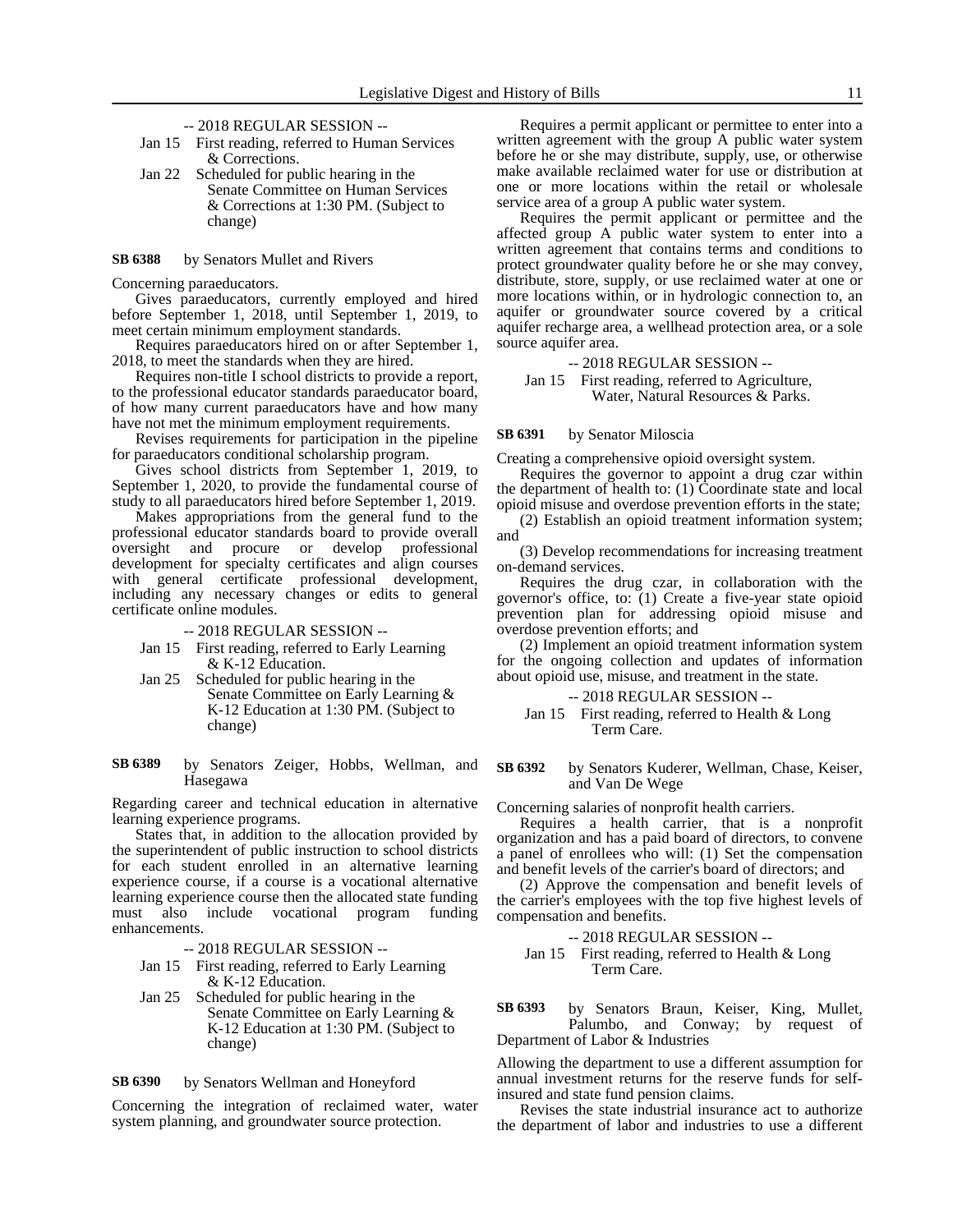assumption for annual investment returns for the reserve funds for self-insured and state fund pension claims.

|                       | --2018 REGULAR SESSION --                                                    |
|-----------------------|------------------------------------------------------------------------------|
|                       | Jan 15 First reading, referred to Labor $\&$                                 |
|                       | Commerce.                                                                    |
|                       | Jan 17 LBRC - Majority; without                                              |
|                       | recommendation.                                                              |
|                       | And refer to Ways & Means.                                                   |
|                       | Executive action taken in the Senate                                         |
|                       | Committee on Labor & Commerce at                                             |
|                       | $1:30$ PM.                                                                   |
| $\sum_{i=1}^{\infty}$ | $Dof_{\alpha\mu\alpha}$ to $W_{\alpha\mu\alpha}$ , $\ell_1 M_{\alpha\alpha}$ |

Jan 18 Referred to Ways & Means.

by Senators Walsh, Hunt, Keiser, and Saldaña **SB 6394**

Concerning additional poverty-based learning assistance program allocation.

Requires each school to receive an allocation, in addition to funding allocated to provide supplemental instruction and services for students who are not meeting academic standards, based on a four-year rolling average of the per-pupil amount received by the school for all students in the school who were eligible for free and reduced-price meals in the prior four years.

-- 2018 REGULAR SESSION --

- Jan 15 First reading, referred to Early Learning & K-12 Education.
- Jan 22 Scheduled for public hearing in the Senate Committee on Early Learning & K-12 Education at 1:30 PM. (Subject to change)

by Senator Van De Wege **SB 6395**

Establishing a statewide steelhead endorsement program.

Requires a steelhead endorsement, at a cost of five dollars, in addition to a recreational license in order to fish recreationally for steelhead statewide.

Creates the statewide recreational steelhead endorsement account.

-- 2018 REGULAR SESSION --

Jan 15 First reading, referred to Agriculture, Water, Natural Resources & Parks.

by Senators Wellman, Carlyle, McCoy, Van De Wege, Billig, Chase, Keiser, and Kuderer **SB 6396**

Concerning the use of perfluorinated chemicals in food packaging.

Prohibits a person from manufacturing, knowingly selling, offering for sale, distributing for sale, or distributing for food packaging to which perfluoroalkyl and polyfluoroalkyl chemicals have been intentionally added in any amount.

Requires the department of ecology to: (1) Conduct an assessment to determine if safer alternatives exist; and

(2) Publish its findings in the Washington State Register on whether a safer alternative exists.

-- 2018 REGULAR SESSION --

Jan 15 First reading, referred to Agriculture, Water, Natural Resources & Parks.

by Senators Hunt, Wellman, Kuderer, Liias, Chase, Conway, Keiser, and Saldaña **SB 6397**

Concerning public schools.

Recognizes, based on input from school districts, as they attempt to implement the major education funding reforms, changes to the initial policies will be needed to ensure the policies do not negatively impact school districts or their employees and can be carried out as intended; and also recognizes that the state supreme court ruled the state is not on track to meet the September 1, 2018, deadline to fully implement its program of basic education.

Addresses public school provisions regarding compensation, levies, school district education funding, and collective bargaining.

Provides that sections 401 through 403 of this act are null and void if appropriations are approved.

Provides that section 502 of this act is null and void if appropriations are not approved.

-- 2018 REGULAR SESSION --

- Jan 15 First reading, referred to Early Learning & K-12 Education.
- Jan 22 Scheduled for public hearing in the Senate Committee on Early Learning & K-12 Education at 1:30 PM. (Subject to change)

by Senators Palumbo, Ranker, Carlyle, Nelson, Zeiger, Schoesler, and Kuderer **SB 6398**

Concerning concurrent enrollment programs and college preparatory with examination programs.

Declares an intent to establish a clear student-focused policy for concurrent enrollment and college preparatory programs with examination in the state that recognizes, without preference for a single program, the selection of quality programs leading to a credential, certificate, or degree completion.

Requires the state board for community and technical colleges and the four-year institutions of higher education to convene a work group to collaborate on the benefits, challenges, and best practices surrounding concurrent enrollment and college preparation programs in the state.

Requires the education data center to convene a work group to provide consistent, easily understood concurrent enrollment programs and college preparatory programs by examination data among institutions of higher education and K-12 schools within the state.

-- 2018 REGULAR SESSION --

- Jan 15 First reading, referred to Higher Education & Workforce Development.
- Jan 23 Scheduled for public hearing in the Senate Committee on Higher Education & Workforce Development at 8:00 AM. (Subject to change)

by Senators Becker, Cleveland, Rivers, Brown, Bailey, Fain, Kuderer, and Van De Wege **SB 6399**

Concerning telemedicine payment parity.

Requires the office of financial management to establish a telemedicine payment parity pilot program to